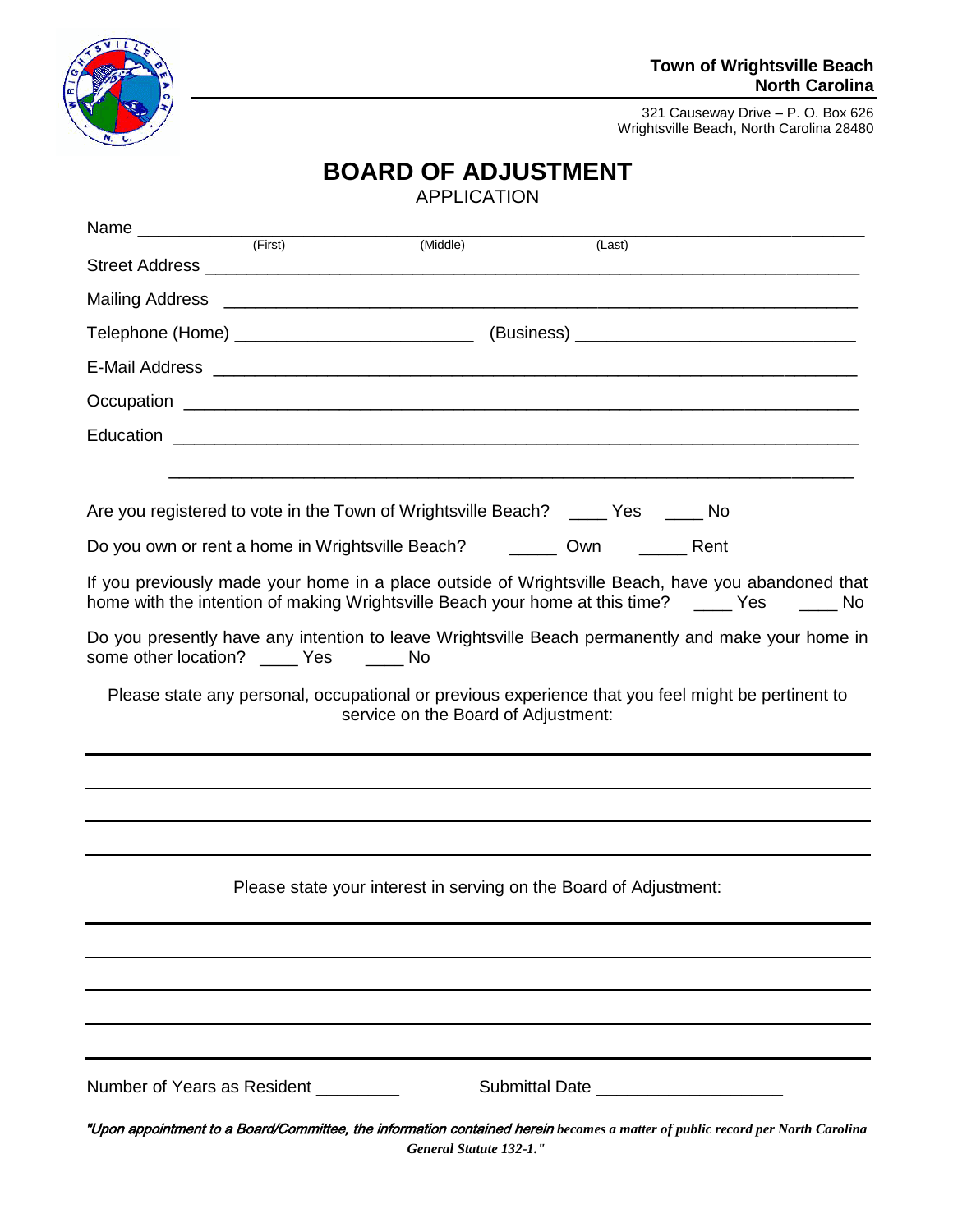

## **HISTORIC LANDMARK COMMISSION**

| Name <del> <u>Carriele (First</u>)</del>                                       |                                                                            | (Middle)                | (Last)                                       |                                                                                                                                                                                                       |
|--------------------------------------------------------------------------------|----------------------------------------------------------------------------|-------------------------|----------------------------------------------|-------------------------------------------------------------------------------------------------------------------------------------------------------------------------------------------------------|
|                                                                                |                                                                            |                         |                                              |                                                                                                                                                                                                       |
|                                                                                |                                                                            |                         |                                              |                                                                                                                                                                                                       |
|                                                                                |                                                                            |                         |                                              |                                                                                                                                                                                                       |
|                                                                                |                                                                            |                         |                                              |                                                                                                                                                                                                       |
|                                                                                |                                                                            |                         |                                              |                                                                                                                                                                                                       |
|                                                                                |                                                                            |                         |                                              |                                                                                                                                                                                                       |
|                                                                                |                                                                            |                         |                                              | <u> 1989 - Johann Harry Communication (b. 1989)</u>                                                                                                                                                   |
| Are you registered to vote in the Town of Wrightsville Beach? ____ Yes ____ No |                                                                            |                         |                                              |                                                                                                                                                                                                       |
| Do you own or rent a home in Wrightsville Beach? _________ Own _________ Rent  |                                                                            |                         |                                              |                                                                                                                                                                                                       |
|                                                                                |                                                                            |                         |                                              | If you previously made your home in a place outside of Wrightsville Beach, have you abandoned that<br>home with the intention of making Wrightsville Beach your home at this time? _____ Yes _____ No |
| some other location? ______ Yes _______ No                                     |                                                                            |                         |                                              | Do you presently have any intention to leave Wrightsville Beach permanently and make your home in                                                                                                     |
|                                                                                |                                                                            |                         | service on the Historic Landmark Commission: | Please state any personal, occupational or previous experience that you feel might be pertinent to                                                                                                    |
|                                                                                |                                                                            |                         |                                              |                                                                                                                                                                                                       |
|                                                                                |                                                                            |                         |                                              |                                                                                                                                                                                                       |
|                                                                                |                                                                            |                         |                                              |                                                                                                                                                                                                       |
|                                                                                | Please state your interest in serving on the Historic Landmark Commission: |                         |                                              |                                                                                                                                                                                                       |
|                                                                                |                                                                            |                         |                                              |                                                                                                                                                                                                       |
|                                                                                |                                                                            |                         |                                              |                                                                                                                                                                                                       |
|                                                                                |                                                                            |                         |                                              |                                                                                                                                                                                                       |
| Number of Years as Resident                                                    |                                                                            |                         |                                              |                                                                                                                                                                                                       |
|                                                                                |                                                                            | General Statute 132-1." |                                              | "Upon appointment to a Board/Committee, the information contained herein becomes a matter of public record per North Carolina                                                                         |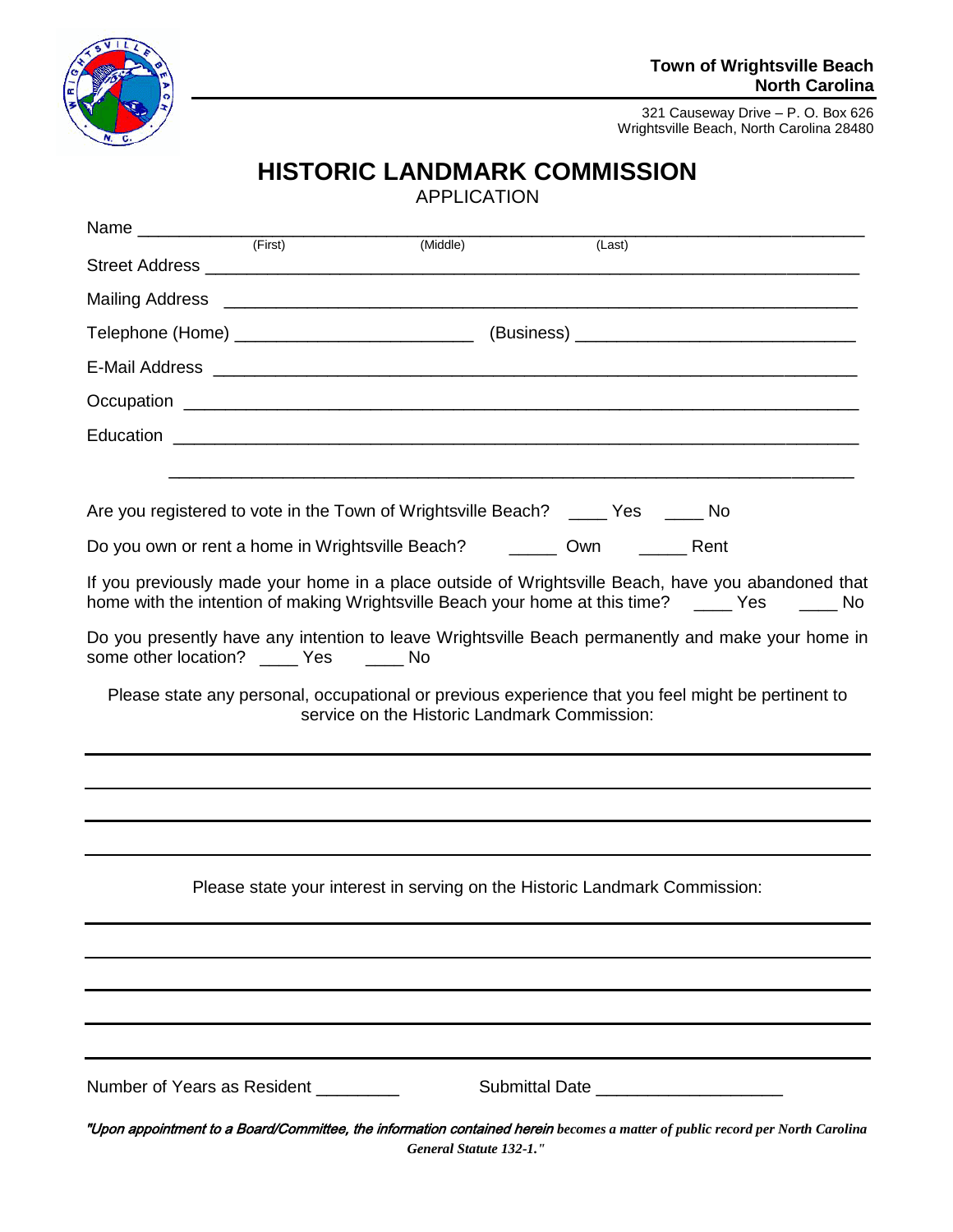

### **WRIGHTSVILLE BEACH MARKETING COMMITTEE** APPLICATION

|                                     | (First) | (Middle)                                          | (Last)                                                                                              |  |
|-------------------------------------|---------|---------------------------------------------------|-----------------------------------------------------------------------------------------------------|--|
|                                     |         |                                                   |                                                                                                     |  |
|                                     |         |                                                   |                                                                                                     |  |
|                                     |         |                                                   | Telephone (Home) ________________________________ (Business) ____________________                   |  |
|                                     |         |                                                   |                                                                                                     |  |
|                                     |         |                                                   |                                                                                                     |  |
|                                     |         |                                                   |                                                                                                     |  |
|                                     |         |                                                   |                                                                                                     |  |
|                                     |         | pertinent to service on the Marketing Committee.  | Please state any personal, occupational or previous experience that you feel might be               |  |
|                                     |         |                                                   |                                                                                                     |  |
|                                     |         |                                                   |                                                                                                     |  |
|                                     |         |                                                   |                                                                                                     |  |
|                                     |         |                                                   |                                                                                                     |  |
|                                     |         |                                                   | Please state your interest in serving on the Marketing Committee.                                   |  |
|                                     |         |                                                   |                                                                                                     |  |
|                                     |         |                                                   |                                                                                                     |  |
|                                     |         |                                                   |                                                                                                     |  |
|                                     |         |                                                   |                                                                                                     |  |
|                                     |         |                                                   |                                                                                                     |  |
| Number of Years as Resident _______ |         |                                                   | Submittal Date ____________________                                                                 |  |
|                                     |         | record per North Carolina General Statute 132-1." | "Upon appointment to a Board/Committee, the information contained herein becomes a matter of public |  |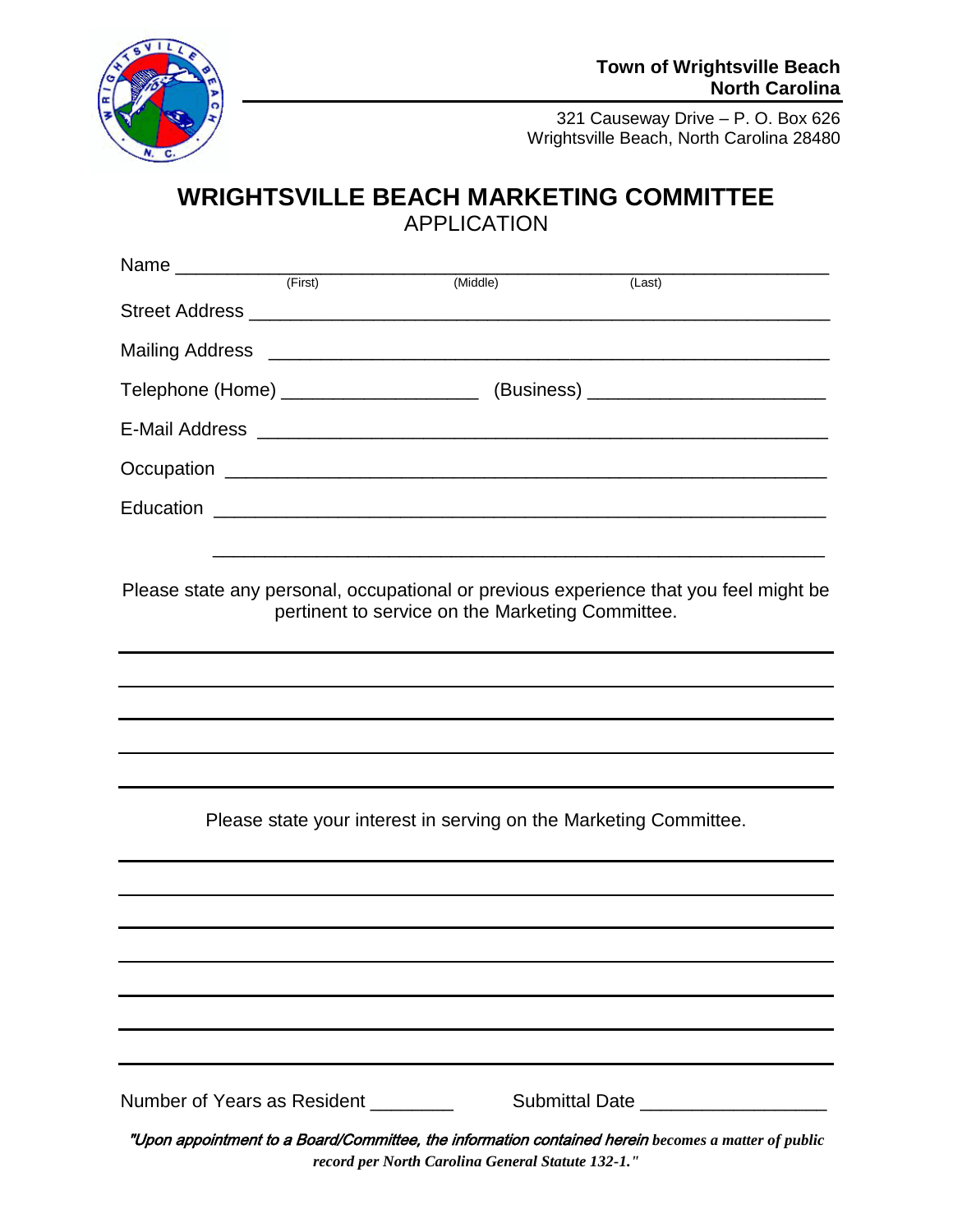

## **PARKS AND RECREATION ADVISORY COMMITTEE**

| Name _____________                       | (First) | (Middle) | (Last)                                                                                |                                                                                                                                                                                                                                     |
|------------------------------------------|---------|----------|---------------------------------------------------------------------------------------|-------------------------------------------------------------------------------------------------------------------------------------------------------------------------------------------------------------------------------------|
|                                          |         |          |                                                                                       |                                                                                                                                                                                                                                     |
| Mailing Address                          |         |          |                                                                                       | <u> 1999 - Johann John Stone, market fan de ferskearre fan de ferskearre fan de ferskearre fan de ferskearre fan </u>                                                                                                               |
|                                          |         |          |                                                                                       |                                                                                                                                                                                                                                     |
|                                          |         |          |                                                                                       | E-Mail Address <b>communications</b> and the extent of the extent of the extent of the extensive of the extent of the extent of the extent of the extent of the extent of the extent of the extent of the extent of the extent of t |
|                                          |         |          |                                                                                       |                                                                                                                                                                                                                                     |
|                                          |         |          |                                                                                       |                                                                                                                                                                                                                                     |
|                                          |         |          |                                                                                       |                                                                                                                                                                                                                                     |
|                                          |         |          | Are you registered to vote in the Town of Wrightsville Beach? ____ Yes _____ No       |                                                                                                                                                                                                                                     |
|                                          |         |          | Do you own or rent a home in Wrightsville Beach? _________ Own __________ Rent        |                                                                                                                                                                                                                                     |
|                                          |         |          |                                                                                       | If you previously made your home in a place outside of Wrightsville Beach, have you abandoned that<br>home with the intention of making Wrightsville Beach your home at this time? _____ Yes _____ No                               |
| some other location? _____ Yes ______ No |         |          |                                                                                       | Do you presently have any intention to leave Wrightsville Beach permanently and make your home in                                                                                                                                   |
|                                          |         |          | service on the Parks and Recreation Advisory Committee:                               | Please state any personal, occupational or previous experience that you feel might be pertinent to                                                                                                                                  |
|                                          |         |          |                                                                                       |                                                                                                                                                                                                                                     |
|                                          |         |          |                                                                                       |                                                                                                                                                                                                                                     |
|                                          |         |          |                                                                                       |                                                                                                                                                                                                                                     |
|                                          |         |          | Please state your interest in serving on the Parks and Recreation Advisory Committee: |                                                                                                                                                                                                                                     |
|                                          |         |          |                                                                                       |                                                                                                                                                                                                                                     |
|                                          |         |          |                                                                                       |                                                                                                                                                                                                                                     |
|                                          |         |          |                                                                                       |                                                                                                                                                                                                                                     |
| Number of Years as Resident              |         |          | Submittal Date _______________________                                                |                                                                                                                                                                                                                                     |
|                                          |         |          | General Statute 132-1."                                                               | "Upon appointment to a Board/Committee, the information contained herein becomes a matter of public record per North Carolina                                                                                                       |